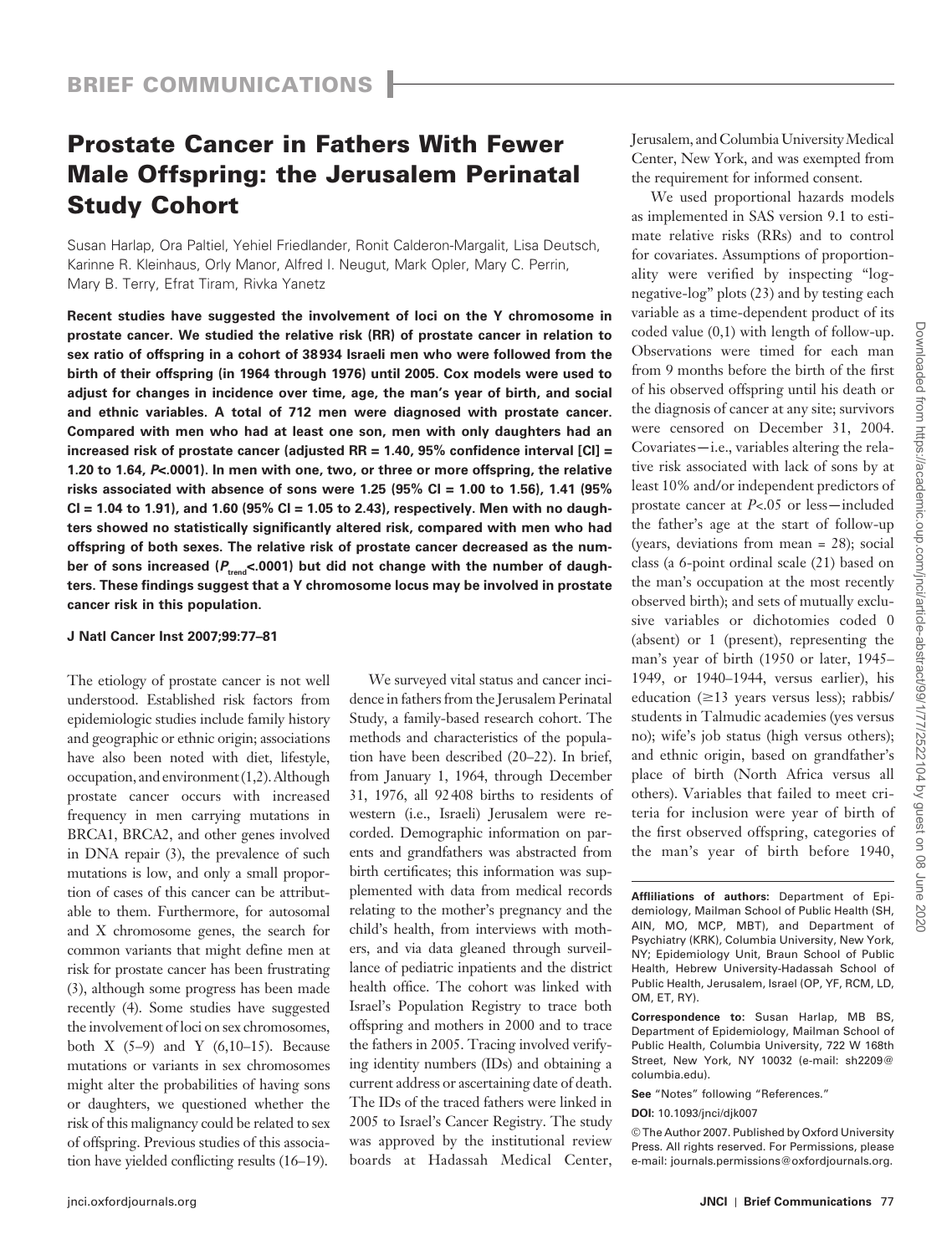## **CONTEXT AND CAVEATS**

## **Prior knowledge**

Genes on the Y chromosome have been implicated in prostate cancer. Mutations in such genes have the potential to influence the sex ratio of the offspring of men carrying them.

#### **Study design**

Men who were fathers in a family-based research cohort in Israel were followed for up to 40 years after the birth of their children.

## **Contribution**

Men with only daughters had a 40% higher risk of prostate cancer than men with at least one son.

## **Implications**

The findings support hypotheses that Y chromosome loci are involved in prostate cancer. Further investigation of reproductive outcomes of men might provide additional information on genes involved in prostate cancer.

## **Limitations**

Information on sex of offspring was determined over a single 13-year period, and men who had sons before or after that period would have been misclassified in the analysis. No information on individual screening behavior was available. The study analyzed a single population, limiting generalizability.

religion (Muslim versus Jewish), wife's education ( $\geq$ 13, 9–12, or 5–8 years, versus others), one or more offspring with low birth weight (i.e., <2.5 kg) versus all offspring weighing more; one or more offspring with high birth weight (i.e.,  $\geq 4.0 \text{ kg}$ ) versus all offspring weighing less; and any major birth defect (versus none) or any minor defect (versus none). To test for trend, we entered the numbers of offspring into the Cox models as ordinal variables, truncated at five or more for total offspring and four or more for offspring of either sex. Two time-dependent variables were used, as dichotomies, for follow-up during calendar years 1991–1995 and 1996–2004 to control for changes in incidence that followed the introduction of testing with prostate-specific antigen (PSA) in 1991.

The 91 467 live offspring in the Jerusalem Perinatal Study included 12 with unknown sex and 47 037 males (51.43%). We had traced 98.5% of offspring by 2005 and through them verified 95.7% of their fathers' IDs; these 38 995 IDs were then linked to Israel's Cancer Registry. We excluded 58 men with cancers diagnosed before their first offspring's estimated date of conception and three with unknown dates of death, leaving 38 934 for analysis. Among these, there were 4026 men with invasive malignancies; they had sired 8526 offspring, of whom 51.70% were males. The men without cancer had 75 921 offspring, with 51.5% males.

A total of 712 men were diagnosed with invasive prostate cancer at the age of 42–87 years (median =  $68$  years), after  $7-41$  years of follow-up (median = 31). Their 1445 offspring included 48.58% males (95% confidence interval  $\text{[CI]} = 46.00\%$  to 51.16%). This crude sex ratio differed  $(P =$ .023) from that of the offspring of the rest of the cohort (51.57%, 95% CI = 51.23% to 51.91%) and was also lower  $(P = .0051)$ than that of the offspring sired by men who developed other malignancies (52.26%, 95% CI = 51.10% to 53.43%).

Estimates of the risk of prostate cancer in men without sons, conditional on the total numbers of offspring, are shown in Table 1. Overall, there was a 40% increase in prostate cancer in men lacking sons. In subgroup analyses (data not shown), this increase was consistently associated with lack of sons; we observed relative risks similar to 40% across different age groups, ethnic groups, and social classes, as well as in men diagnosed both before and after 1991, when PSA came into use. The data in Table 1 show that the relative risk associated with absence of sons increased as the numbers of offspring increased.

We also investigated whether risk was associated with lack of daughters (data not shown in table). In men with exactly two offspring and a reference group who sired one offspring of each sex, those lacking daughters had RR = 1.11 (95% CI = 0.79 to 1.56, based on 53 cases in 3153 men) whereas those without sons had RR =  $1.47$ (95% CI = 1.06 to 2.04, *P* = .021). Similarly, in men with three or more offspring and a reference group of men who sired at least one of each sex, those without daughters showed RR =  $1.09$  (95% CI = 0.68 to 1.73, based on 20 cases in 1155 men), whereas the group lacking sons showed  $RR = 1.60$ (95% CI = 1.05 to 2.45, *P* = .03). The small excess risk of prostate cancer in fathers lacking daughters was likely to be due to chance and did not strengthen with increasing numbers of offspring.

Table 2 shows an analysis of the risk of prostate cancer that considers the numbers of offspring and numbers of sons and daughters as ordinal variables. There was a strong trend for a decrease in prostate cancer risk as the number of sons increased. Although there was no such trend for the number of daughters, the difference be tween numbers of sons and numbers of daughters is not formally statistically significant because the confidence limits for the two estimates of trend overlap.

Of the 712 fathers diagnosed with prostate cancer, 185 died during follow-up. In the whole cohort, the relative risk of mortality "with prostate cancer" associated with the lack of sons-i.e., regardless of immediate cause of death —was 1.59 (95% CI = 1.17 to 2.18, *P* = .0035), somewhat higher than the relative risk of prostate cancer incidence (i.e., 1.40). Regarding survival after diagnosis of prostate cancer in the 712 men, however, the relative risk of death associated with the lack of sons was 0.99 (95% CI = 0.72 to 1.34).

To assess specificity of the association of lack of sons with the incidence of prostate cancer, we analyzed the age-adjusted incidence of malignancies at specific sites other than the prostate; none was statistically significantly related to lack of sons (data not shown). The age-adjusted relative risk of cancer at all sites combined, excluding prostate cancer, was  $0.95$  (95% CI = 0.88 to 1.03) in men lacking a son compared with those who had at least one son. We also analyzed mortality from all causes (6324 deaths) in the cohort of 38 934 fathers; this outcome was also unrelated to the lack of sons (RR = 0.97, 95% CI = 0.91 to 1.02).

This study has several limitations. One is that we have no information about the offspring born to the same fathers before 1964 or after 1976. There is, however, no reason to suspect that the 712 men diagnosed with prostate cancer would have sired a different proportion of males outside of 1964-1976 than during that period. Furthermore, any misclassification within the group of men in which we observed no sons would have biased the relative risk toward the null. We also have no information on family history of prostate cancer, individual screening behavior, or measures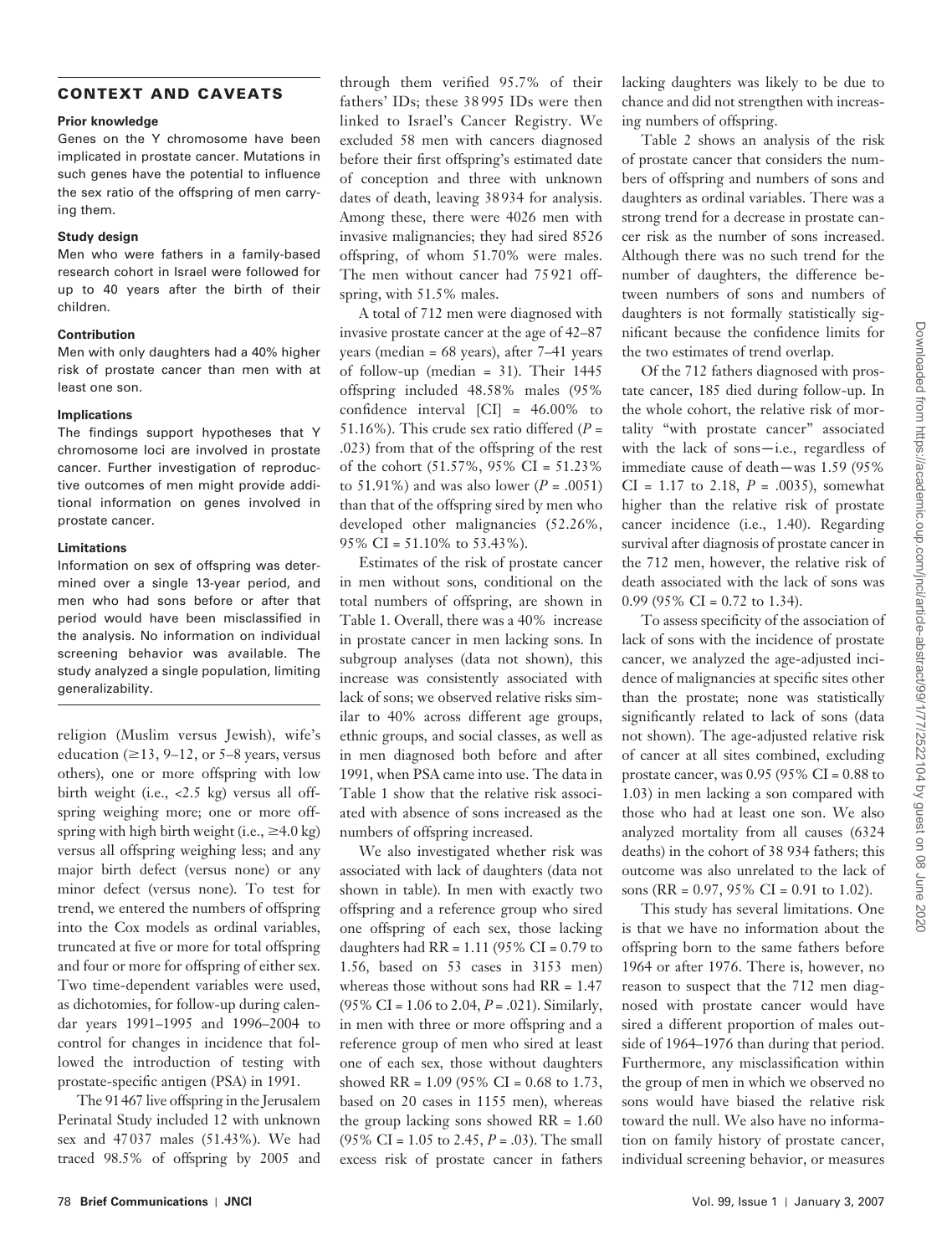**Table 1.** Incidence and relative risks of prostate cancer in men with offspring in the Jerusalem Perinatal Study by numbers of total offspring and male offspring \*

| Total offspring, No. | Male offspring, No.     | <b>Prostate cancer</b> |            | Age-adjusted                        | <b>Fully adjustedt</b>              |          |
|----------------------|-------------------------|------------------------|------------|-------------------------------------|-------------------------------------|----------|
|                      |                         | No                     | Yes        | <b>RR (95% CI)</b>                  | <b>RR (95% CI)</b>                  | P value# |
|                      | 0                       | 6951<br>7767           | 168<br>149 | 1.25 (1.00 to 1.55)<br>1 (referent) | 1.25 (1.00 to 1.56)<br>1 (referent) | .050     |
| 2                    | $\Omega$<br>1 or 2      | 2655<br>9126           | 59<br>145  | 1.41 (1.04 to 1.91)<br>1 (referent) | 1.41 (1.04 to 1.91)<br>1 (referent) | .027     |
| $\geq$ 3             | $\mathbf 0$<br>$\geq$ 1 | 999<br>10724           | 25<br>166  | 1.60 (1.05 to 2.43)<br>1 (referent) | 1.60 (1.05 to 2.43)<br>1 (referent) | .029     |
| Total                | 0<br>$\geq$ 1           | 10605<br>27616         | 252<br>460 | 1.43 (1.22 to 1.68)<br>1 (referent) | 1.40 (1.20 to 1.64)<br>1 (referent) | < .0001  |

 $*$  RR = relative risk; CI = confidence interval

† Adjusted for age (continuous), calendar year of follow-up (1996 – 2004, 1991 – 1995, versus earlier), man's year of birth (1950 or later, 1945 – 1949, 1940 – 1944, versus earlier), years of education (≥13 years versus less), occupational social class (continuous), wife's social class (highest group versus all others), North African origin (versus all others), and rabbis and students in Talmudic academies (versus all others).

 $\ddagger$  P value from  $\chi^2$ , applies to fully adjusted estimate.

of disease progression, such as Gleason score. For example, if fathers of daughters had been screened more than fathers of sons, which might be one hypothetical explanation of our results, we should have seen risk related to the number of daughters, but we did not. Furthermore, had our results been explained by this type of differential screening, resulting in earlier diagnosis or overdiagnosis, we would have expected to see a spuriously decreased mortality (i.e., apparently better survival) in the men diagnosed with prostate cancer who lacked sons. We observed no such altered survival. The strongest evidence that our findings are unlikely to be spurious comes from the data in Table 1, which suggest that the biologic significance of lack of sons —whatever it is that leads to increased risk of prostate cancer —becomes increasingly important as family size increases.

Overall, our findings are consistent with hypotheses that tie Y chromosome loci to prostate cancer, although other explanations cannot be excluded. The Y chromosome, which is inherited from father to son, is extremely vulnerable to mutation because it undergoes minimal recombination with the X chromosome  $(24-26)$ . Well-defined haplogroups in men with different geographic ancestries  $(24, 27)$ have been associated with various diseases (28). Lineages of Israeli Jews, including Ashkenazim, are similar to those found in the non-Jewish populations of Eastern Turkey, Iran, and northern Iraq; they differ from those prevalent in European non-Jews (29). Thus, if the increased risk of prostate cancer that we observed in men without sons turns out to reflect an association with Y chromosome haplogroups, our findings might be more relevant to populations in West Asia than to those in Europe or the United States. In another population, a recent study has shown that Y chromosome haplogroups found only in Japanese men are related to the risk of prostate cancer  $(15)$ .

Other evidence for involvement of loci on the Y chromosome comes from studies of prostate tumors. Loss of the Y chromosome is the most frequently observed cytogenetic abnormality in malignant prostate epithelium  $(6, 12)$ , and although the Y chromosome is frequently lost in other tissues with aging, it is generally preserved in normal prostate tissue (12), probably because some of its genes are essential for the prostate gland to function normally. The expression of some Y chromosomal genes —including TSPY, a multicopy gene implicated in gonadoblastoma, testicular,

**Table 2.** Incidence and relative risks of prostate cancer in men with offspring in the Jerusalem Perinatal Study by numbers of total, male, and female offspring \*

|                          | <b>Prostate cancer</b> |            | Age-adjusted        | Further adjusted <sup>†</sup> |  |
|--------------------------|------------------------|------------|---------------------|-------------------------------|--|
| No. of offspring         | No                     | <b>Yes</b> | RR (95% CI)         | RR (95% CI)                   |  |
| Total offspring          |                        |            |                     |                               |  |
|                          | 14718                  | 317        | 1.60 (1.23 to 2.07) | 1.46 (1.10 to 1.92)           |  |
| $\overline{2}$           | 11871                  | 204        | 1.35 (1.04 to 1.76) | 1.23 (0.93 to 1.61)           |  |
| 3                        | 6512                   | 113        | 1.23 (0.92 to 1.65) | 1.13 (0.84 to 1.51)           |  |
| $\geq 4$                 | 5211                   | 78         | 1 (referent)        | 1 (referent)                  |  |
| $P_{\hbox{\tiny trend}}$ |                        |            | < .0002             | .0026                         |  |
| Male offspring           |                        |            |                     |                               |  |
| 0                        | 10605                  | 252        | 1.73 (1.26 to 2.37) | 1.58 (1.15 to 2.18)           |  |
| 1                        | 17089                  | 286        | 1.24 (0.91 to 1.68) | 1.13 (0.83 to 1.55)           |  |
| $\overline{2}$           | 7346                   | 126        | 1.25 (0.90 to 1.74) | 1.17 (0.84 to 1.63)           |  |
| $\geq$ 3                 | 3182                   | 48         | 1 (referent)        | 1 (referent)                  |  |
| $P_{\text{trend}}$       |                        |            | < .0001             | .0005                         |  |
| Female offspring         |                        |            |                     |                               |  |
| 0                        | 12002                  | 222        | 1.1 (0.81 to 1.49)  | 0.98 (0.72 to 1.33)           |  |
| 1                        | 16538                  | 309        | 1.12 (0.84 to 1.50) | 1.00 (0.74 to 1.34)           |  |
| 2                        | 6709                   | 127        | 1.14 (0.83 to 1.57) | 1.04 (0.76 to 1.44)           |  |
| $\geq$ 3                 | 2973                   | 54         | 1 (referent)        | 1 (referent)                  |  |
| $\overline{P}$<br>trend  |                        |            | .789                | .659                          |  |

\* RR = relative risk; CI = confidence interval.

† Adjusted for age (continuous), calendar year of follow-up (1996 – 2004, 1991 – 1995, versus earlier), man's year of birth (1950 or later, 1945-1949, 1940-1944, versus earlier), years of education (≥13 years versus less), occupational social class (continuous), wife's social class (highest group versus all others), North African origin (versus all others), and rabbis and students in Talmudic academies (versus all others).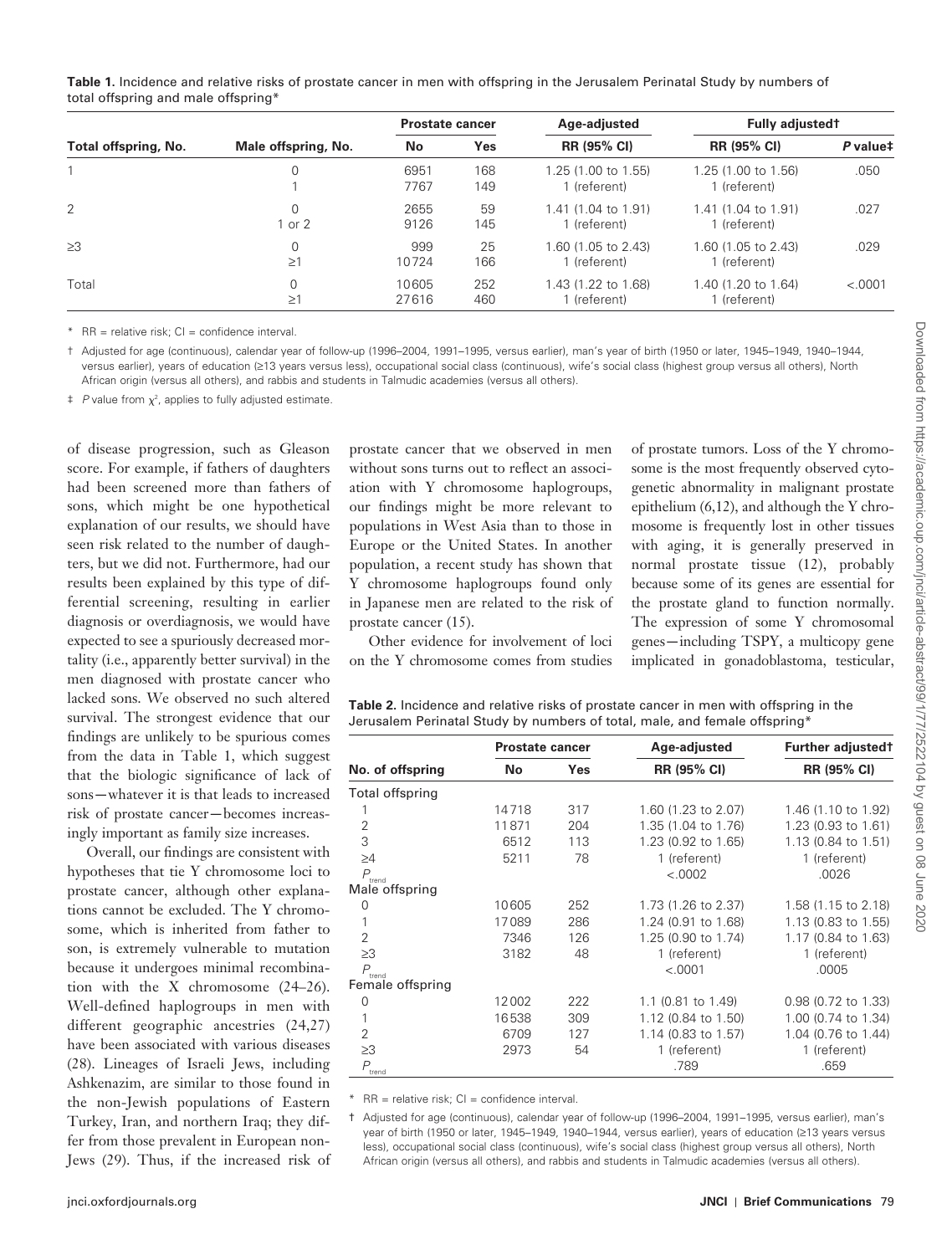Downloaded from https://academic.oup.com/jnci/article-abstract/99/1/77/2522104 by guest on 08 June 2020 Downloaded from https://academic.oup.com/jnci/article-abstract/99/1/77/2522104 by guest on 08 June 2020

and prostate cancer (30), and SRY, the master switch for sex determination  $(31,32)$ —is reduced through hypermethylation (14) in malignant prostate tissue (10-13). SRY negatively regulates the X chromosome-linked androgen receptor  $(AR)$  gene  $(33)$ ; thus its loss in the prostate would likely increase the gland's sensitivity to androgens. The AR's numerous other coactivators and corepressors include DAX1, the product of an X chromosome gene that is also involved in sex determination  $(31, 32, 34)$ , and BRCA1 (35); BRCA2 also plays a role in regulating the expression of the AR  $(36)$ .

The incidence of prostate cancer is increased in some  $(37-40)$  but not all  $(41,42)$ families carrying mutations in BRCA1 or BRCA2. In such families, regardless of whether they include men with prostate cancer, male carriers have a lower percentage of male offspring than the general population  $(43, 44)$ . In two case-control studies, the prostate cancer patients reported fewer male siblings than control subjects (45,46). These observations and our results suggest that some men with prostate cancer may carry abnormalities involving loci on the Y and/or X chromosomes or factors interacting with them. Further investigation of reproductive outcomes of men might throw light on prostate cancer and other malespecific malignancies.

## **References**

- (1) Gronberg H. Prostate cancer epidemiology. Lancet 2003;361:859-64.
- (2) Bostwick DG, Burke HB, Djakiew D, Euling S, Ho SM, Landolph J, et al. Human prostate cancer risk factors. Cancer 2004;101:2371-490.
- (3) Schaid DJ. The complex genetic epidemiology of prostate cancer. Hum Mol Genet 2004;13:R103-21.
- (4) Amundadottir LT, Sulem P, Gudmundsson J, Helgason A, Baker A, Agnarsson BA, et al. A common variant associated with prostate cancer in European and African populations . Nat Genet 2006;38:652-8.
- (5) Monroe KR, Yu MC, Kolonel LN, Coetzee GA, Wilkens LR, RossRK, et al. Evidence of an X-linked or recessive genetic component to prostate cancer risk. Nat Med 1995:1:827-9.
- (6) Brothman AR, Maxwell TM, Cui J, Deubler DA, Zhu XL. Chromosomal clues to the development of prostate tumors. Prostate 1999;38:  $303 - 12$ .
- (7) Alers JC, Rochat J, Krijtenburg PJ, Hop WC, Kranse R, Rosenberg C, et al. Identification of genetic markers for prostatic cancer progression. Lab Invest 2000;80:931-42.
- (8) Gong G, Oakley-Girvan I, Wu AH, Kolonel LN, John EM, West DW, et al. Segregation

analysis of prostate cancer in 1,719 white, African-American and Asian-American families in the United States and Canada . Cancer Causes Control 2002;13:471-82.

- (9) Tung KH, Goodman MT, Wu AH, McDuffie K, Wilkens LR, Nomura AM, et al. Aggregation of ovarian cancer with breast, ovarian, colorectal, and prostate cancer in first-degree relatives. Am J Epidemiol 2004;159:750-8.
- (10) Lau YF, Zhang J. Expression analysis of thirty one Y chromosome genes in human prostate cancer. Mol Carcinog 2000;27:308-21.
- (11) Perinchery G, Sasaki M, Angan A, Kumar V, Carroll P, Dahiya R. Deletion of Y-chromosome specific genes in human prostate cancer. J Urol 2000;163:1339-42.
- (12) Jordan JJ, Hanlon AL, Al Saleem TI, Greenberg RE, Tricoli JV. Loss of the short arm of the Y chromosome in human prostate carcinoma. Cancer Genet Cytogenet 2001;124:122-6.
- (13) Dasari VK, Goharderakhshan RZ, Perinchery G, Li LC, Tanaka Y, Alonzo J, et al. Expression analysis of Y chromosome genes in human prostate cancer. J Urol 2001;165:1335-41.
- (14) Dasari VK, Deng D, Perinchery G, Yeh CC, Dahiya R. DNA methylation regulates the expression of Y chromosome specific genes in prostate cancer. J Urol 2002;167:335-8.
- (15) Paracchini S, Pearce CL, Kolonel LN, Altshuler D, Henderson BE, Tyler-Smith C. A Y chromosomal influence on prostate cancer risk: the multi-ethnic cohort study . J Med Genet 2003;40:815-9.
- (16) Hill GB, Fincham SM, Wijayasinghe C, Haronga CL, Hendin MM. Sex ratio of offspring of patients with prostatic cancer . CMAJ 1985:133:567-71.
- (17) Spitz MR, Berman EL, Newell GR, von Eschenbach AC . Sex ratio of offspring of patients with prostatic cancer. CMAJ 1986;134:104-5.
- (18) Le Marchand L, Yoshizawa CN, Kolonel LN. Sex ratio of offspring of patients with prostatic cancer. CMAJ 1986;135:107.
- (19) Lloyd MM, Lyster WR, Lloyd OL. Birth sex ratios and prostatic cancer in butchers . Lancet 1987;1:561.
- (20) Davies AM, Prywes R, Tzur B, Weiskopf P, Sterk VV. The Jerusalem Perinatal Study: 1. Design and organization of a continuing, community-based, record-linked survey. Isr J Med Sci 1969;5:1095-106.
- (21) Harlap S, Davies AM, Grover NB, Prywes R. The Jerusalem Perinatal Study: the first decade 1964-73. Isr J Med Sci 1977;13:1073-91.
- (22)Harlap S, Davies AM, Deutsch L, Calderon-Margalit R, Manor O, Paltiel O, et al. The Jerusalem Perinatal Study cohort, 1964-2005: methods and a review of the main results. Paediatr Perinat Epidemiol 2006.
- (23) Hosmer DW, Lemeshow S. Applied survival analysis. New York (NY): John Wiley; 1999. p. 207.
- (24) Jobling MA, Tyler-Smith C. The human Y chromosome: an evolutionary marker comes of age. Nat Rev Genet 2003;4:598-612.
- (25) Charlesworth B. The organization and evolution of the human Y chromosome . Genome Biol 2003;4:226.
- (26) Repping S, van Daalen SK, Brown LG, Korver CM, Lange J, Marszalek JD, et al. High mutation rates have driven extensive structural polymorphism among human Y chromosomes. Nat Genet 2006;38:463-7.
- (27) Roewer L, Croucher PJ, Willuweit S, Lu TT, Kayser M, Lessig R, et al. Signature of recent historical events in the European Y-chromosomal STR haplotype distribution. Hum Genet 2005;116:279-91.
- (28) Krausz C, Quintana-Murci L, Forti G. Y chromosome polymorphisms in medicine. Ann Med 2004;36:573-83.
- (29) Nebel A, Filon D, Brinkmann B, Majumder PP, Faerman M, Oppenheim A. The Y chromosome pool of Jews as part of the genetic landscape of the Middle East . Am J Hum Genet 2001;69:1095-112.
- (30)Lau YF . Gonadoblastoma, testicular and prostate cancers, and the TSPY gene . Am J Hum Genet 1999;64:921-7.
- (31) Brennan J, Capel B. One tissue, two fates: molecular genetic events that underlie testis versus ovary development. Nat Rev Genet  $2004:5:509 - 21.$
- (32) Ronfani L, Bianchi ME. Molecular mechanisms in male determination and germ cell differentiation. Cell Mol Life Sci 2004;61:  $1907 - 25$ .
- (33) Yuan X, Lu ML, Li T, Balk SP. SRY interacts with and negatively regulates androgen receptor transcriptional activity . J Biol Chem 2001;276:46647-54.
- (34) Holter E, Kotaja N, Makela S, Strauss L, Kietz S, Janne OA, et al. Inhibition of androgen receptor (AR) function by the reproductive orphan nuclear receptor DAX-1. Mol Endocrinol 2002;16:515-28.
- (35) Park JJ, Irvine RA, Buchanan G, Koh SS, Park JM, Tilley WD, et al. Breast cancer susceptibility gene 1 (BRCAI) is a coactivator of the androgen receptor. Cancer Res 2000;60:5946-9.
- (36) Shin S, Verma IM. BRCA2 cooperates with histone acetyltransferases in androgen receptor-mediated transcription . Proc Natl Acad Sci U S A 2003;100:7201-6.
- (37) Lorenzo Bermejo J, Hemminki K. Risk of cancer at sites other than the breast in Swedish families eligible for BRCA1 or BRCA2 mutation testing. Ann Oncol 2004; 15:1834-1841.
- (38) Lubinski J, Phelan CM, Ghadirian P, Lynch HT, Garber J, Weber B, et al. Cancer variation associated with the position of the mutation in the BRCA2 gene. Fam Cancer 2004;3:1-10.
- (39) Kirchhoff T, Kauff ND, Mitra N, Nafa K, Huang H, Palmer C, et al. BRCA mutations and risk of prostate cancer in Ashkenazi Jews. Clin Cancer Res 2004;10:2918-21.
- (40) Giusti RM, Rutter JL, Duray PH, Freedman LS, Konichezky M, Fisher-Fischbein J, et al. A twofold increase in BRCA mutation related prostate cancer among Ashkenazi Israelis is not associated with distinctive histopathology. J Med Genet 2003;40:787-92.
- (41) Ikonen T, Matikainen MP, Syrjakoski K, Mononen N, Koivisto PA, Rokman A, et al. BRCA1 and BRCA2 mutations have no major